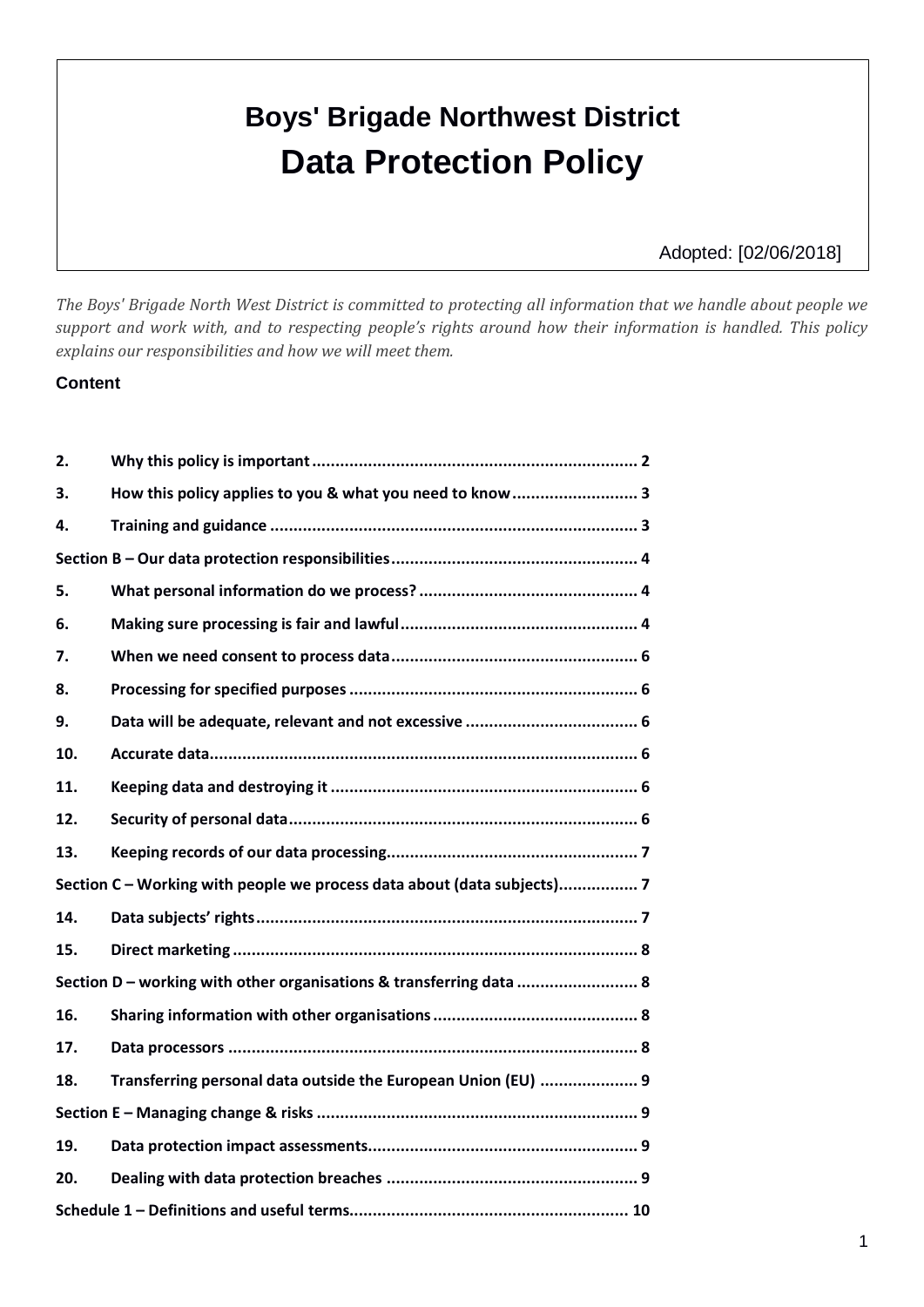**Schedule 2 – ICO Registration.............................................................................. 11**

## **Section A – What this policy is for**

## **1. Policy statement**

1.1 The Boys' Brigade North West District is committed to protecting personal data and respecting the rights of our **data subjects**; the people whose **personal data** we collect and use. We value the personal information entrusted to us and we respect that trust, by complying with all relevant laws, and adopting good practice.

We process personal data to help us:

- a) maintain our list of members and office holders;
- b) Provide effective communication with members, companies, and battalions, informing them of events and and other activities of our district and in the wider BB.
- c) Provide contact with the Friends of the District
- d) Hold relevant information necessary for the running and recording of attendance at training courses.
- **1.2** We are committed to protecting personal data from being misused or allowing it to be used by any others outside the Boys' Brigade.
- **1.3** We will make sure that all personal data is:
	- a) processed **lawfully, fairly and in a transparent manner**;
	- b) processed for **specified, explicit and legitimate purposes** and not in a manner that is incompatible with those purposes;
	- c) **adequate, relevant and limited to what is necessary** for the purposes for which it is being processed;
	- d) **accurate** and, where necessary, up to date;
	- e) **not kept longer than necessary** for the purposes for which it is being processed;
	- f) processed in a **secure** manner, by using appropriate technical and organisational means;
	- g) processed in keeping with the **rights of data subjects** regarding their personal data.
- **1.4 As a member or employee of the BB North West District or the training centre. i**f you think that you have accidentally breached the policy it is important that you contact our Data Protection Officer/Trustee immediately so that we can take swift action to try and limit the impact of the breach.

Anyone who breaches the Data Protection Policy may be subject to disciplinary action, and where that individual has breached the policy intentionally, recklessly, or for personal benefit they may also be liable to prosecution or to regulatory action.

**1.5 Our Data Protection Officer** is responsible for advising the Boys' Brigade North West District and its staff and members about their legal obligations under data protection law, monitoring compliance with data protection law, dealing with data security breaches and with the development of this policy. Any questions about this policy or any concerns that the policy has not been followed should be referred to them at r.henderson@lancaster.ac.uk.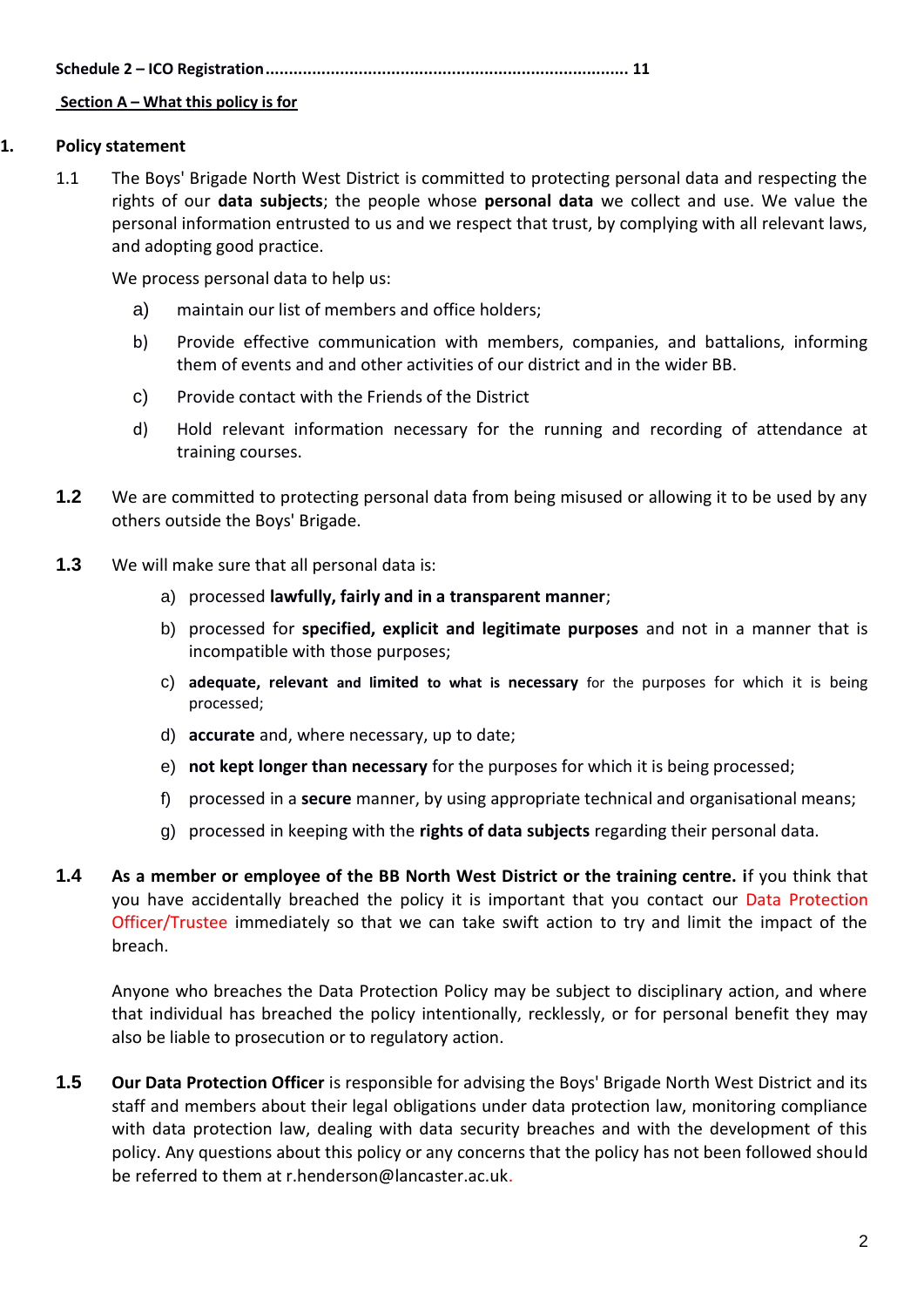## **2. Guidance**

- **2.1** Anyone given access to the data will be made aware of their obligations under the GDPR
- **2.2** We may also issue procedures, guidance or instructions from time to time.

## **Section B – Our data protection responsibilities**

## **3. What personal information do we process**

- **3.1** We only process information on members, office holders and friends of the district necessary for physical, telephonic and electronic communication, their various roles and associations within our organisation, for training course purposes, and for the publication of a district directory for use within the organisation.
- **3.2** We never hold any sensitive or special category data.
- **3.3** Processing of personal data will only be fair and lawful when the purpose for the processing meets a legal basis, as listed below,
	- a) Processing in connection with communication with members and office holders and the compilation of a district directory is **necessary for legitimate interests** of the Boys' Brigade North West District.
	- b) Processing in connection with training courses is **necessary for legitimate interests** of the Boys' Brigade North West District.
	- c) Processing in connection with communication with Friends of the District is **by consent.**

## **How can we legally use personal data?**

- **3.4** Processing of personal data is only lawful if at least one of these legal conditions, as listed in Article 6 of the GDPR, is met:
	- d) the processing is **necessary for a contract** with the data subject;
	- e) the processing is **necessary for us to comply with a legal obligation**;
	- f) the processing is necessary to protect someone's life (this is called "**vital interests**");
	- g) the processing is necessary for us to perform a task in the **public interest**, and the task has a clear basis in law;
	- h) the processing is **necessary for legitimate interests** pursued by The Boys' Brigade North West District, unless these are overridden by the interests, rights and freedoms of the data subject.
	- i) If none of the other legal conditions apply, the processing will only be lawful if the data subject has given their clear **consent**.

#### **How can we legally use 'special categories' of data?**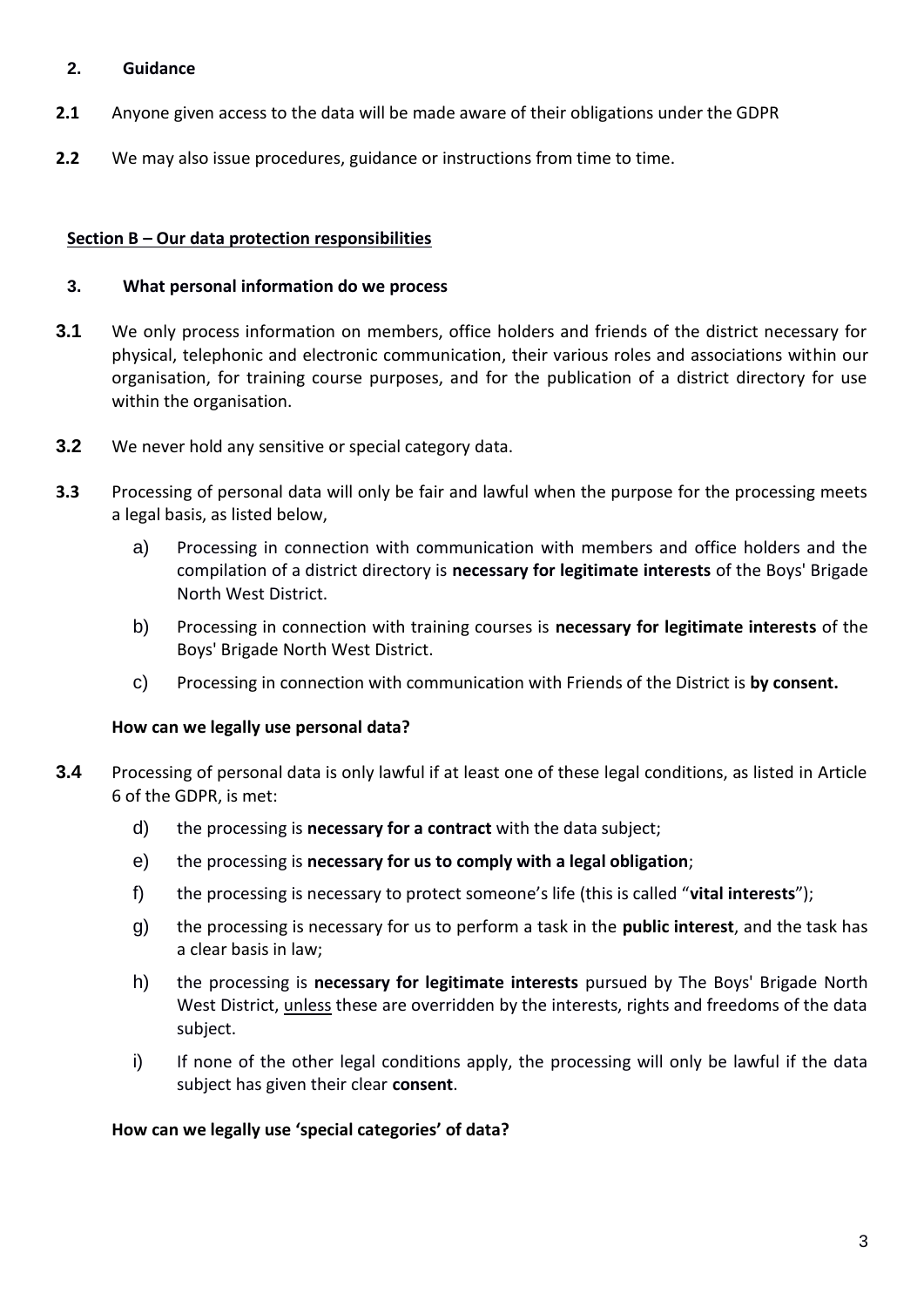- **3.5** Processing of 'special categories' of personal data is only lawful when, in addition to the conditions above, one of the extra conditions, as listed in Article 9 of the GDPR, is met. These conditions include where:
	- a) the processing is necessary for **carrying out our obligations under employment and social security and social protection law**;
	- b) the processing is necessary for **safeguarding the vital interests** (in emergency, life or death situations) **of an individual** and the data subject is incapable of giving consent;
	- c) the processing is carried out in the **course of our legitimate activities** and only relates to our members or persons we are in regular contact with in connection with our purposes;
	- d) the processing is necessary for **pursuing legal claims**.
	- e) If none of the other legal conditions apply, the processing will only be lawful if the data subject has given their **explicit consent**.
- **3.6** Before deciding which condition should be relied upon, we may refer to the original text of the GDPR as well as any relevant guidance, and seek legal advice as required.

## **What must we tell individuals before we use their data?**

<span id="page-3-0"></span>**3.7** If personal data is collected directly from the individual, we will inform them in writing about; our identity/contact details and those of the Data Protection Officer, the reasons for processing, and the legal bases, explaining our legitimate interests, and explaining, where relevant, the consequences of not providing data needed for a contract or statutory requirement; who we will share the data with; if we plan to send the data outside of the European Union; how long the data will be stored and the data subjects' rights.

This information is commonly referred to as a 'Privacy Notice'.

This information will be given at the time when the personal data is collected.

**3.8** Data is usually communicated directly to the district or collected from the national Boys' Brigade.

This information will be provided to the individual in writing and no later than within **1 month** after we receive the data, unless a legal exemption under the GDPR applies. If we use the data to communicate with the data subject, we will at the latest give them this information at the time of the first communication.

## **4. When we need consent to process data**

- **4.1** Where none of the other legal conditions apply to the processing, and we are required to get consent from the data subject, we will clearly set out what we are asking consent for, including why we are collecting the data and how we plan to use it. Consent will be specific to each process we are requesting consent for and we will only ask for consent when the data subject has a real choice whether or not to provide us with their data.
- **4.2** Consent can however be withdrawn at any time and if withdrawn, the processing will stop. Data subjects will be informed of their right to withdraw consent and it will be as easy to withdraw consent as it is to give consent.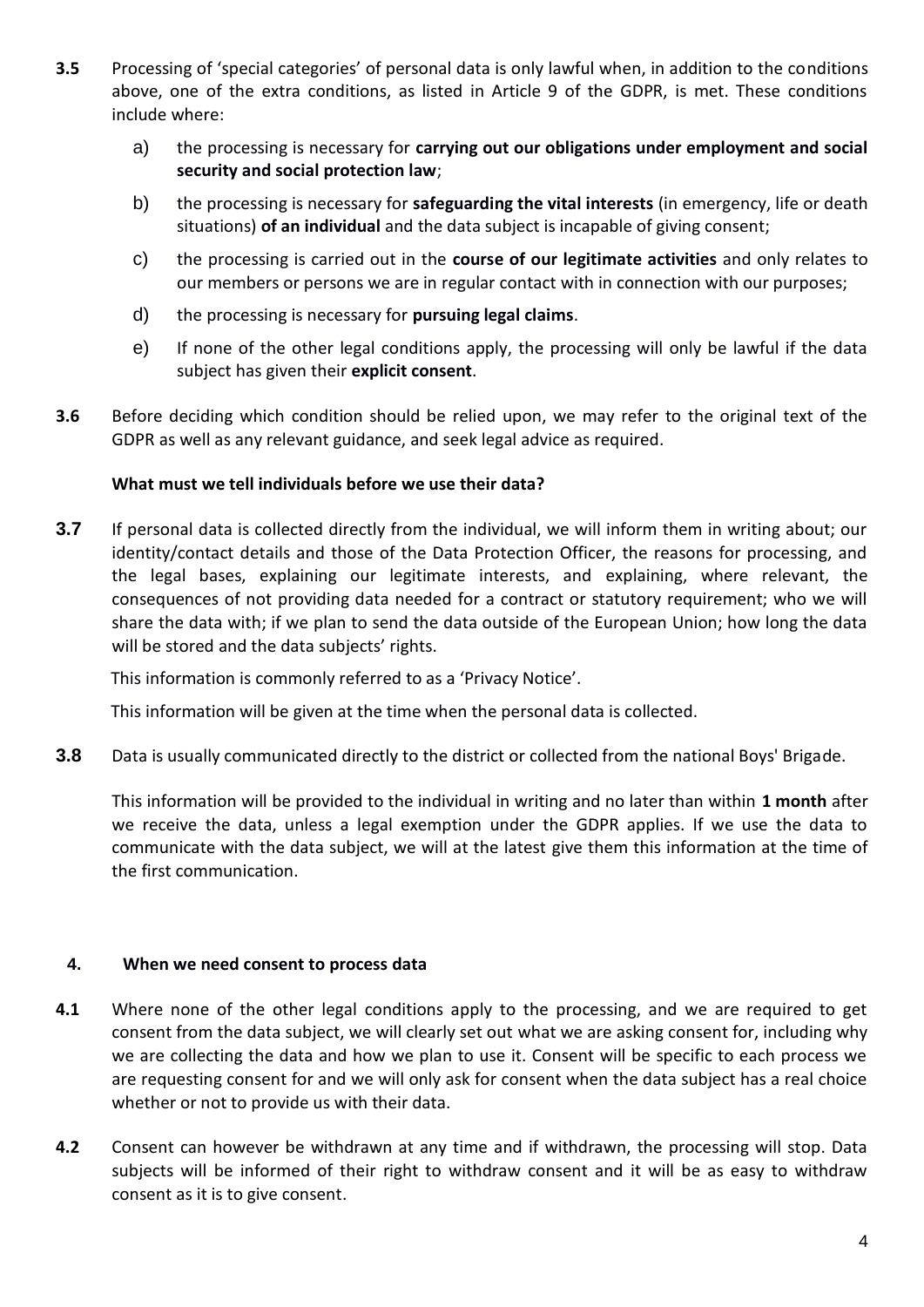## **5. Processing for specified purposes**

**5.1** We will only process personal data for the specific purposes explained in our privacy notices (as described above in section [3.7](#page-3-0).5) or for other purposes specifically permitted by law. We will explain those other purposes to data subjects in the way described in section 6, unless there are lawful reasons for not doing so.

## **6. Data will be adequate, relevant and not excessive**

**6.1** We will only collect and use personal data that is needed for the specific purposes described above (which will normally be explained to the data subjects in privacy notices). We will not collect more than is needed to achieve those purposes. We will not collect any personal data "just in case" we want to process it later.

# **7. Accurate data**

**7.1** We will make sure that personal data held is accurate and, where appropriate, kept up to date. The accuracy of personal data will be checked at the point of collection and at appropriate points later on.

# **8. Keeping data and destroying it**

- **8.1** We will not keep personal data longer than is necessary for the purposes that it was collected for. We will comply with official guidance issued about retention periods for specific records.
- **8.2** Information about how long we will keep records for can be found in our Data Retention Schedule.

# **9. Security of personal data**

- **9.1** We will use appropriate measures to keep personal data secure at all points of the processing. Keeping data secure includes protecting it from unauthorised or unlawful processing, or from accidental loss, destruction or damage.
- **9.2** We will implement security measures which provide a level of security which is appropriate to the risks involved in the processing.

Measures will include technical and organisational security measures. In assessing what measures are the most appropriate we will take into account the following, and anything else that is relevant:

- a) the quality of the security measure;
- b) the costs of implementation;
- c) the nature, scope, context and purpose of processing;
- d) the risk (of varying likelihood and severity) to the rights and freedoms of data subjects;
- e) the risk which could result from a data breach.
- **9.3** Measures may include:
	- a) technical systems security;
	- b) measures to restrict or minimise access to data;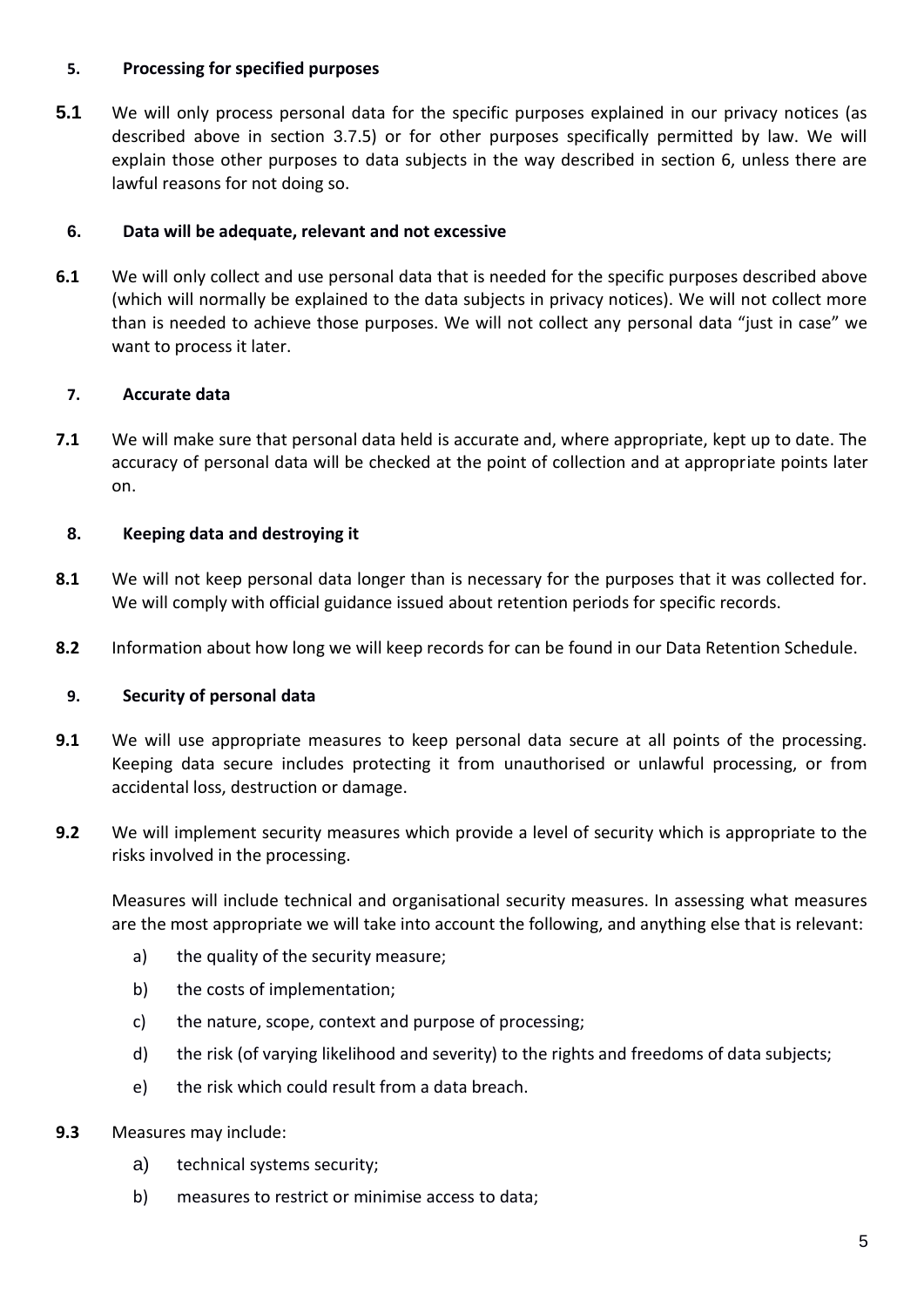- c) measures to ensure our systems and data remain available, or can be easily restored in the case of an incident;
- d) physical security of information and of our premises;
- e) organisational measures, including policies, procedures;
- f) regular evaluating of the effectiveness of security measures.

## **10. Keeping records of our data processing**

**10.1** To show how we comply with the law we wiil keep records of our processing activities and of the decisions we make concerning personal data (setting out our reasons for those decisions).

## **Section C – Working with people we process data about (data subjects)**

## **11. Data subjects' rights**

- **11.1** We will process personal data in line with data subjects' rights, including their right to:
	- a) request access to any of their personal data held by us (known as a Subject Access Request);
	- b) ask to have inaccurate personal data changed;
	- c) restrict processing, in certain circumstances;
	- d) object to processing, in certain circumstances, including preventing the use of their data for direct marketing;
	- e) data portability, which means to receive their data, or some of their data, in a format that can be easily used by another person (including the data subject themselves) or organisation;
	- f) not be subject to automated decisions, in certain circumstances; and
	- g) withdraw consent when we are relying on consent to process their data.
- **11.2** If a colleague receives any request from a data subject that relates or could relate to their data protection rights, this will be forwarded to our Data Protection Officer **immediately**.
- **11.3** We will act on all valid requests as soon as possible, and at the latest within **one calendar month**, unless we have reason to, and can lawfully extend the timescale. This can be extended by up to two months in some circumstances.
- **11.4** All data subjects' rights are provided free of charge.
- **11.5** Any information provided to data subjects will be concise and transparent, using clear and plain language.

## **12. Direct marketing**

**12.1** We will comply with the rules set out in the GDPR, the Privacy and Electronic Communications Regulations (PECR) and any laws which may amend or replace the regulations around **direct**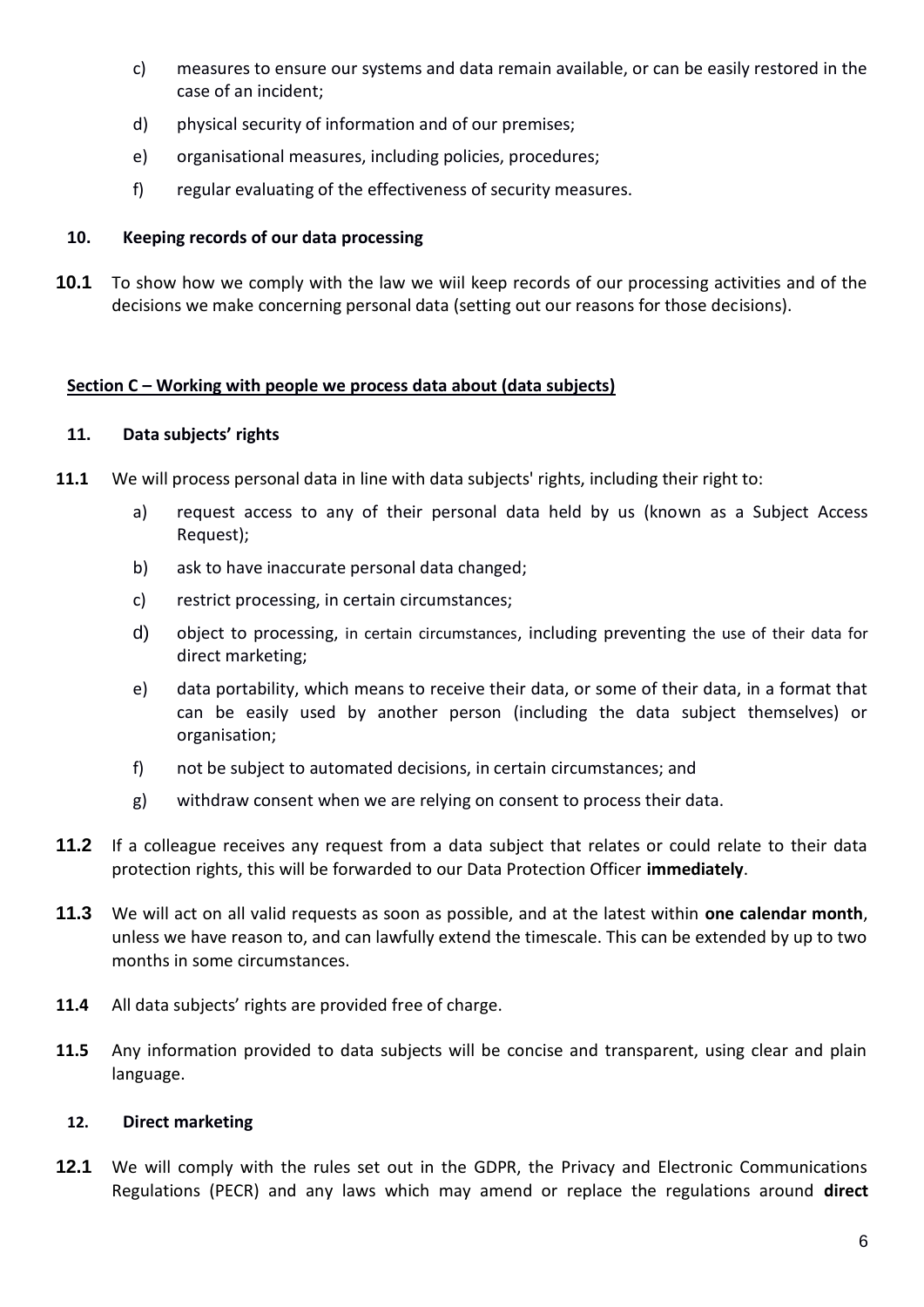**marketing**. This includes, but is not limited to, when we make contact with data subjects by post, email, text message, social media messaging, telephone (both live and recorded calls) and fax.

**Direct marketing** means the communication (by any means) of any advertising or marketing material which is directed, or addressed, to individuals. "Marketing" does not need to be selling anything, or be advertising a commercial product. It includes contact made by organisations to individuals for the purposes of promoting the organisation's aims.

**12.2** Any direct marketing material that we send will identify the Boys' Brigade Northwest District as the sender and will describe how people can object to receiving similar communications in the future. If a data subject exercises their right to object to direct marketing we will stop the direct marketing as soon as possible.

## **Section D – working with other organisations & transferring data**

## **13. Sharing information with other organisations**

- **13.1** We will only share personal data with other organisations or people when we have a legal basis to do so and if we have informed the data subject about the possibility of the data being shared (in a privacy notice), unless legal exemptions apply to informing data subjects about the sharing. Only authorised and properly instructed staff are allowed to share personal data.
- **13.2** We will keep records of information shared with a third party, which will include recording any exemptions which have been applied, and why they have been applied. We will follow the ICO's statutory *[Data Sharing Code of Practice](https://ico.org.uk/media/for-organisations/.../data_sharing_code_of_practice.pdf)* (or any replacement code of practice) when sharing personal data with other data controllers. Legal advice will be sought as required.

#### **14. Data processors**

- **14.1** Before appointing a contractor who will process personal data on our behalf (a data processor) we will carry out due diligence checks. The checks are to make sure the processor will use appropriate technical and organisational measures to ensure the processing will comply with data protection law, including keeping the data secure, and upholding the rights of data subjects. We will only appoint data processors who can provide us with sufficient guarantees that they will do this.
- **14.2** We will only appoint data processors on the basis of a written contract that will require the processor to comply with all relevant legal requirements. We will continue to monitor the data processing, and compliance with the contract, throughout the duration of the contract.

#### **15. Transferring personal data outside the European Union (EU)**

- **15.1** Personal data cannot be transferred (or stored) outside of the European Union unless this is permitted by the GDPR. This includes storage on a "cloud" based service where the servers are located outside the EU.
- **15.2** We will only transfer data outside the EU where it is permitted by one of the conditions for non-EU transfers in the GDPR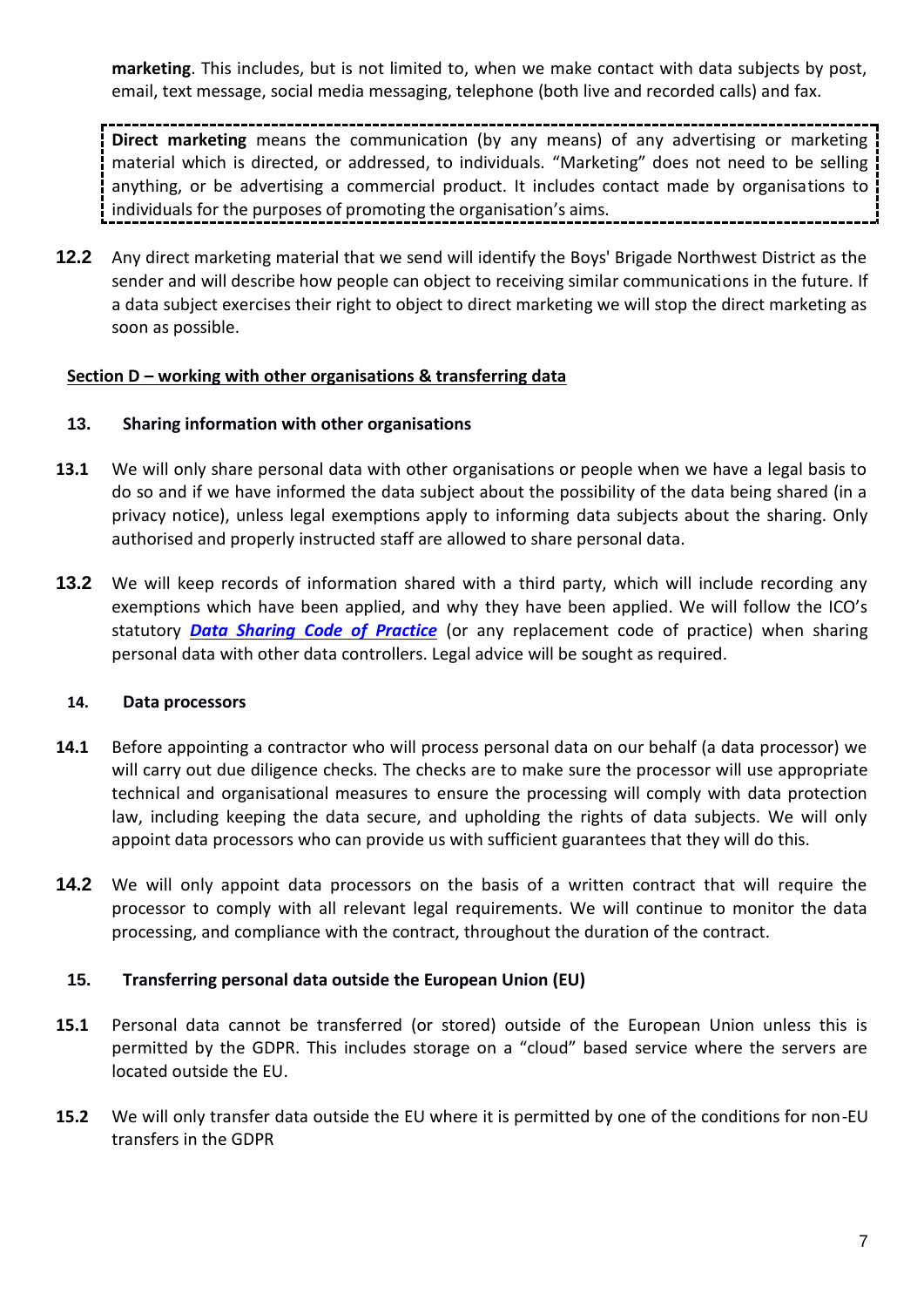## **Section E – Managing change & risks**

# **16. Data protection impact assessments**

- **16.1** When we are planning to carry out any data processing which is likely to result in a high risk we will carry out a Data Protection Impact Assessment (DPIA). These include situations when we process data relating to vulnerable people, trawling of data from public profiles, using new technology, and transferring data outside the EU. Any decision not to conduct a DPIA will be recorded.
- **16.2** We may also conduct a DPIA in other cases when we consider it appropriate to do so. If we are unable to mitigate the identified risks such that a high risk remains we will consult with the ICO.
- 16.3 DPIAs will be conducted in accordance with the ICO's Code of Practice 'Conducting privacy impact [assessments](https://ico.org.uk/media/for-organisations/documents/1595/pia-code-of-practice.pdf)'.

## **17. Dealing with data protection breaches**

- **17.1** Where staff or volunteers, or contractors working for us, think that this policy has not been followed, or data might have been breached or lost, this will be reported **immediately** to the Data Protection Officer].
- **17.2** We will keep records of personal data breaches, even if we do not report them to the ICO.
- **17.3** We will report all data breaches which are likely to result in a risk to any person, to the ICO. Reports will be made to the ICO within **72 hours** from when someone in the church becomes aware of the breach.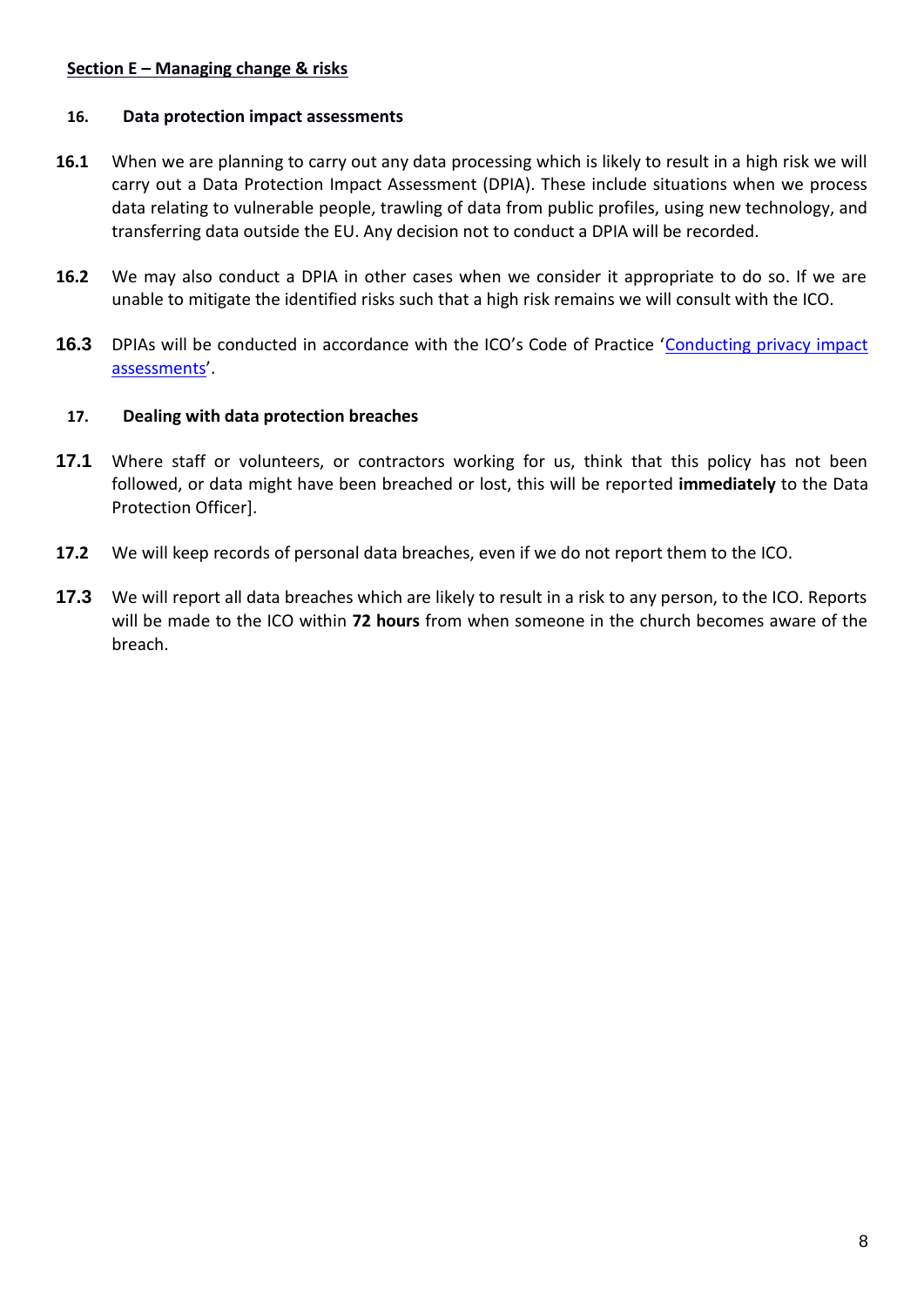## **Schedule 1 – Definitions and useful terms**

The following terms are used throughout this policy and have their legal meaning as set out within the GDPR. The GDPR definitions are further explained below:

**Data controller** means any person, company, authority or other body who (or which) determines the means for processing personal data and the purposes for which it is processed. It does not matter if the decisions are made alone or jointly with others.

The data controller is responsible for the personal data which is processed and the way in which it is processed. We are the data controller of data which we process.

- **Data processors** include any individuals or organisations, which process personal data on our behalf and on our instructions e.g. an external organisation which provides secure waste disposal for us. This definition will include the data processors' own staff (note that staff of data processors may also be data subjects).
- **Data subjects** include all living individuals who we hold or otherwise process personal data about. A data subject does not need to be a UK national or resident. All data subjects have legal rights in relation to their personal information. Data subjects that we are likely to hold personal data about include:
	- a) the people we care for and support;
	- b) our employees (and former employees);
	- c) consultants/individuals who are our contractors or employees working for them;
	- d) volunteers;
	- e) tenants;
	- f) trustees;
	- g) complainants;
	- h) supporters;
	- i) enquirers;
	- j) friends and family;
	- k) advisers and representatives of other organisations.
- **ICO** means the Information Commissioners Office which is the UK's regulatory body responsible for ensuring that we comply with our legal data protection duties. The ICO produces guidance on how to implement data protection law and can take regulatory action where a breach occurs.
- **Personal data** means any information relating to a natural person (living person) who is either identified or is identifiable. A natural person must be an individual and cannot be a company or a public body. Representatives of companies or public bodies would, however, be natural persons.

Personal data is limited to information about living individuals and does not cover deceased people.

Personal data can be factual (for example, a name, address or date of birth) or it can be an opinion about that person, their actions and behaviour.

**Privacy notice** means the information given to data subjects which explains how we process their data and for what purposes.